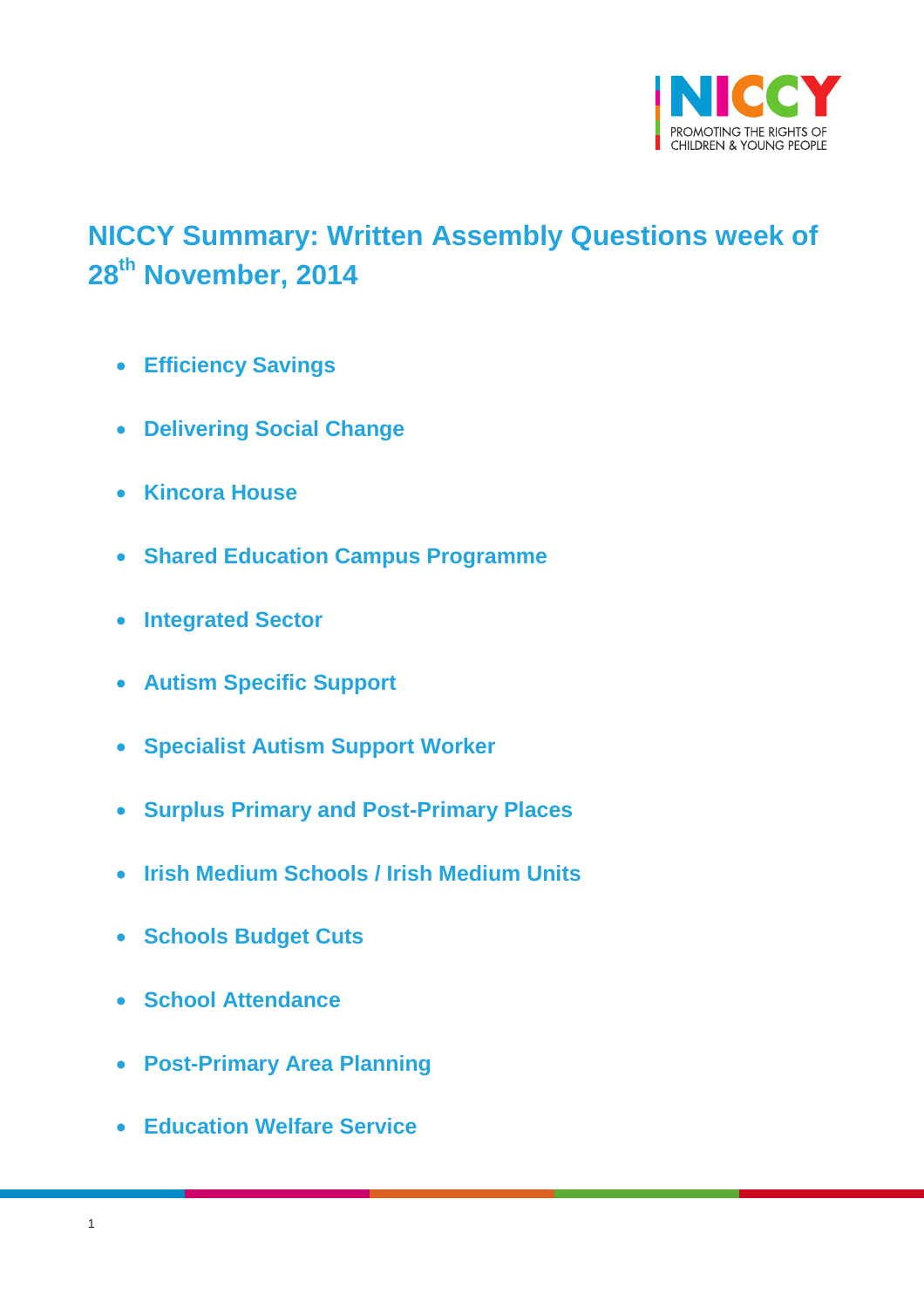

- **[Draft Budget 2015/16](#page-10-0)**
- **[Draft Budget 2015/16](#page-11-0)**
- **[Marshall Report](#page-12-0)**
- **[E-Safety Strategy](#page-12-1)**
- **[Mental Health](#page-13-0)**
- **[Care Parents / Carers](#page-14-0)**
- **[Children's Palliative Care](#page-14-1)**
- **[Severe Disability Premium](#page-15-0)**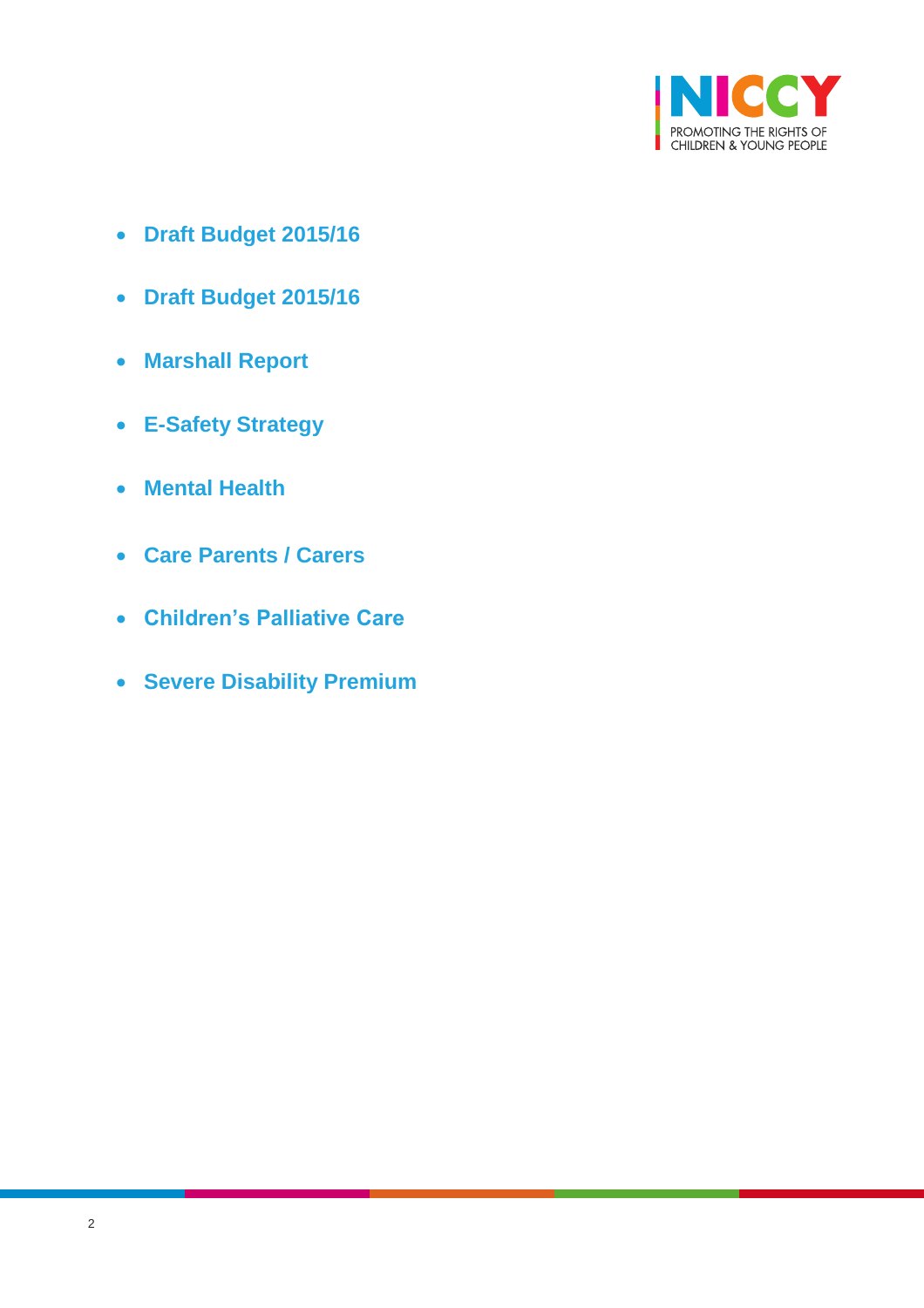

# **Office of First and Deputy First Minister**

## <span id="page-2-0"></span>**Efficiency Savings**

**Mr Basil McCrea (NI21 – Lagan Valley) -** To ask the First Minister and deputy First Minister what percentage of their Department's DEL is spent on salaries; and how they intend to reduce this spend in order to make efficiency savings.

**Mr P Robinson and Mr M McGuinness:** The core Department, excluding Arm's Length Bodies, spends 25% of its DEL resource budget on salaries. The Department is working to reduce this spend through careful management of vacancies arising from normal staff turnover, a review of organisational structures within the Department and also through central initiatives being examined by the Executive in light of budget constraints resulting from cuts to the Block grant from Westminster. **(24th November)**

#### [Back to Top](#page-0-0)

### <span id="page-2-1"></span>**Delivering Social Change**

**Ms Bronwyn McGahan (Sinn Féin – Fermanagh and South Tyrone) -** To ask the First Minister and deputy First Minister for an update on the Delivering Social Change Nurture Unit Signature Programme.

**Mr P Robinson and Mr M McGuinness:** The Nurture Units Programme is one of the six initial Delivering Social Change Signature Programmes, announced by us in October 2012.

All of the proposed twenty additional Nurture Units are now fully operational and have completed their first academic year.

Latest figures indicate that a total of 135 children have attended the Units, and eleven of which have already been reintegrated back to mainstream classroom. In addition, approximately just over 90% of the parents whose children are within the Units have begun to or have continued to be engaged and / or participate with the schools. These developments are a very positive reflection of the impact and quality of support the Units are already delivering. **(26th November)**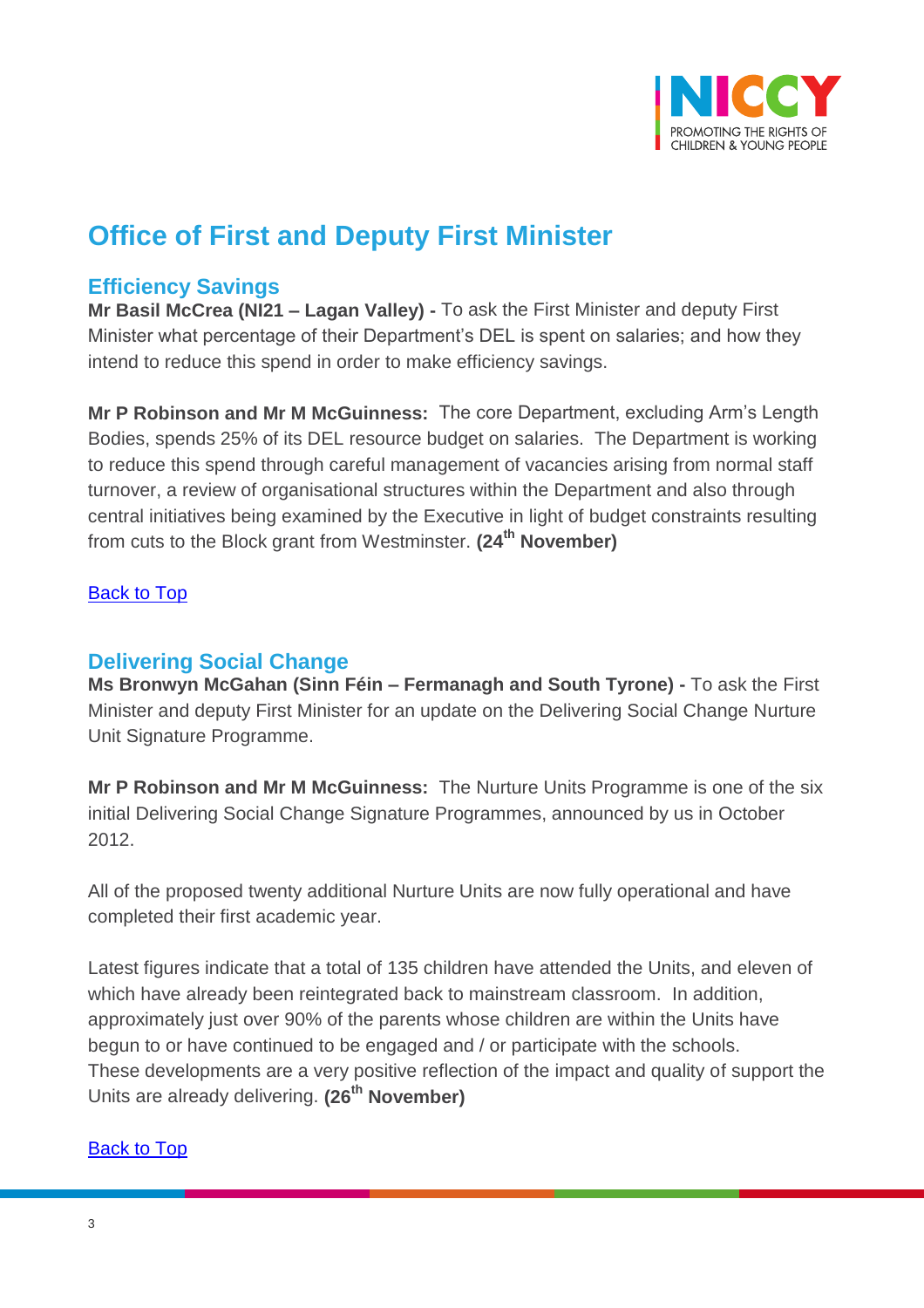

## <span id="page-3-0"></span>**Kincora House**

**Ms Megan Fearon (Sinn Féin – Newry and Armagh) -** To ask the First Minister and deputy First Minister for their assessment of the British government's refusal to include Kincora House in the child sexual abuse panel inquiry.

**Mr P Robinson and Mr M McGuinness:** On 30 September this Assembly unanimously agreed that allegations of cover up by intelligence services and MI5 relating to abuse in Kincora boys' home should be investigated by the Westminster independent inquiry panel into institutional failures in respect of child sexual abuse. So naturally we are disappointed that the Home Secretary has decided not to include it.

However, we are pleased that the Home Secretary and the Secretary of State are committed to a full investigation into any and all aspects pertaining to abuse at Kincora Boys' Home by the Inquiry into Historical Institutional Abuse here.

It is too soon to be sure that the Inquiry will find itself able to deal satisfactorily with allegations of cover up by the Ministry of Defence or the Security Services, but we are heartened to note that consideration can be given at any time to bring it into the remit of the Westminster inquiry panel.

It is, of course, of paramount importance that we consult with Sir Anthony Hart, chairperson of the Historical Institutional Abuse Inquiry, on the practicalities of carrying out an investigation into the full range of issues surrounding victims and survivors of Kincora Boys' Home. **(26th November)**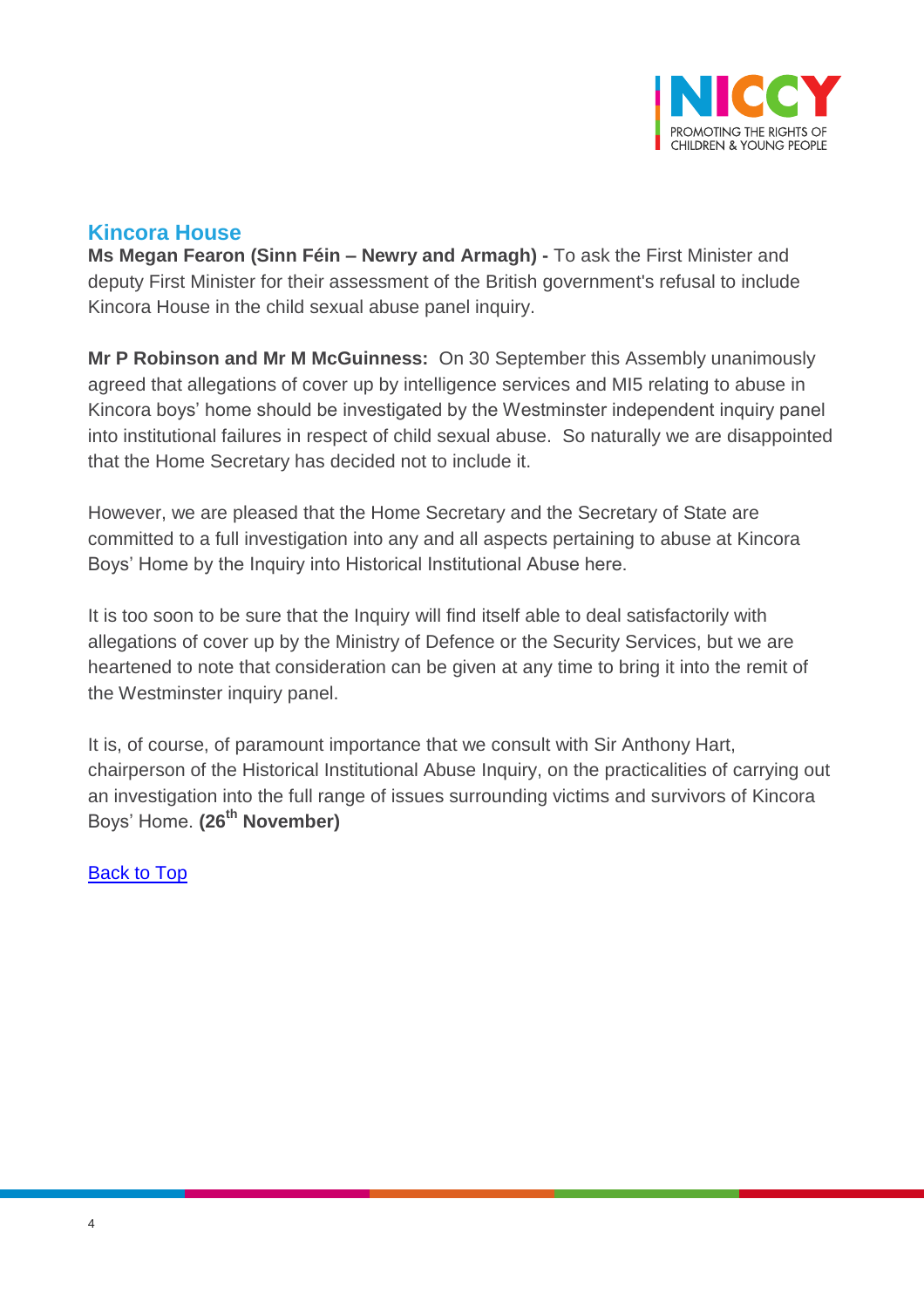

# **Department of Education**

## <span id="page-4-0"></span>**Shared Education Campus Programme**

**Mr Steven Agnew (Green Party – North Down) -** To ask the Minister of Education to detail the minimum number of pupils that a school is required to have to be accepted on the Shared Education Campus Programme.

**Mr O'Dowd (The Minister of Education):** The protocol document for the Shared Education Campus Programme details the criteria which each application will be assessed against. These include the endorsement of the relevant Planning Authority (the local Education & Library Board) who will have to provide assurance that each school involved in the proposal meets the criteria in my Department's Sustainable Schools Policy. Where this is not the case, the Planning Authority will have to provide a rationale for its endorsement of the proposal, including an explanation as to how the proposed scheme will contribute to the delivery of sustainable education provision in the local area in the years to come.

The Shared Education Campuses Programme protocol document can be found on my Department's website via the following link [http://www.deni.gov.uk/shared\\_education\\_campuses\\_programme\\_-](http://www.deni.gov.uk/shared_education_campuses_programme_-_second_call_for_expressions_of_interest_-_protocol_document.pdf) [\\_second\\_call\\_for\\_expressions\\_of\\_interest\\_-\\_protocol\\_document.pdf](http://www.deni.gov.uk/shared_education_campuses_programme_-_second_call_for_expressions_of_interest_-_protocol_document.pdf) **(25th November)**

#### [Back to Top](#page-0-0)

#### <span id="page-4-1"></span>**Integrated Sector**

**Mr Gregory Campbell (DUP – East Londonderry) -** To ask the Minister of Education how many primary schools from the maintained sector have transferred to the integrated sector, in the last ten year.

**Mr O'Dowd (The Minister of Education):** No primary schools from the maintained sector have transferred to the integrated sector in the last ten years. **(25th November)**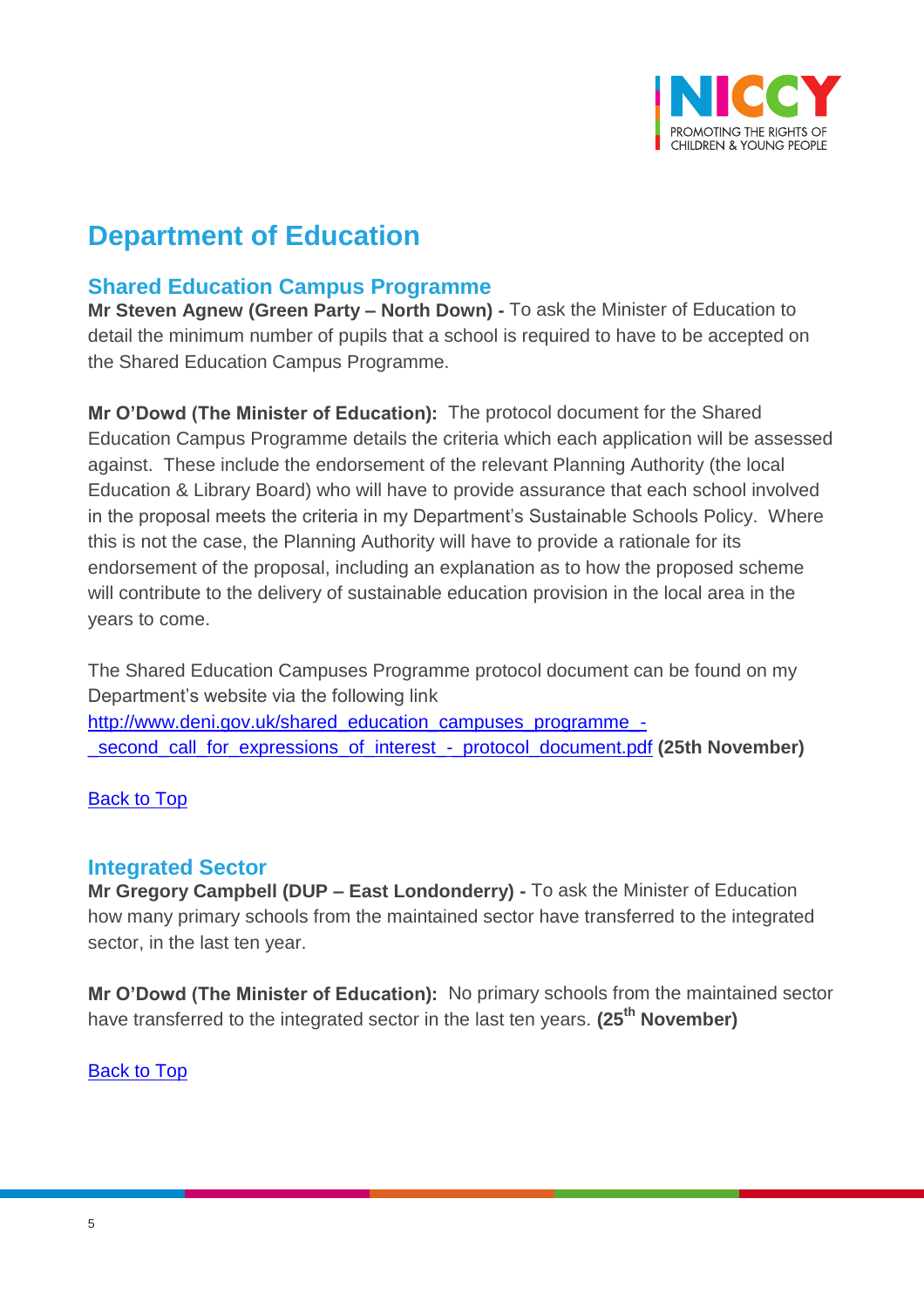

# <span id="page-5-0"></span>**Autism Specific Support**

**Mrs Jo-Anne Dobson (UUP – Upper Bann) -** To ask the Minister of Education why autism specific support is not provided to pupils from Key Stage 2 onwards; and for his assessment of the impact of the non-provision of support to pupils who have received assistance during Key Stage 1.

**Mr O'Dowd (The Minister of Education):** Autism specific support is provided, as appropriate, to all children and young people with Autistic Specific Disorder across the age range (0-19 years). **(25th November)**

#### [Back to Top](#page-0-0)

## <span id="page-5-1"></span>**Specialist Autism Support Worker**

**Mrs Jo-Anne Dobson (UUP – Upper Bann) -** To ask the Minister of Education whether he will, in conjunction with the Southern Health and Social Care Trust, assist with the funding of a Specialist Autism Support Worker to assist children at the nine schools offering autism specific classes.

**Mr O'Dowd (The Minister of Education):** The Southern Education and Library Board provides Autism Specific Classes in ten primary schools and two post-primary schools. The Board has been made aware that the Southern Health and Social Care Trust is seeking to recruit specialist therapy assistants to support the work of Speech and Language Therapists and Occupational Therapists in some of the primary-based Key Stage 1 autism-specific classes. The Board understands that the Trust is experiencing recruitment difficulties. **(25th November)**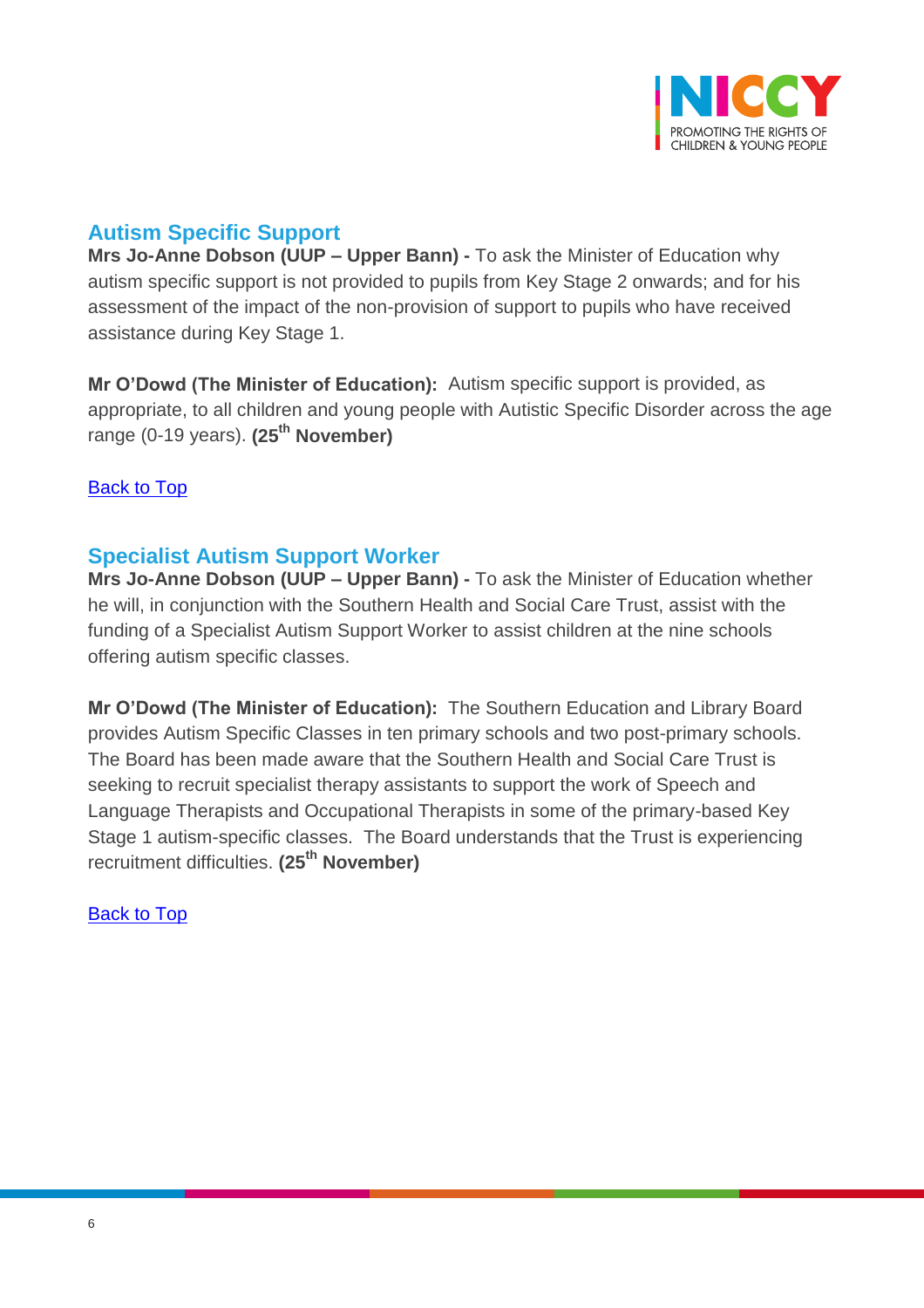

## <span id="page-6-0"></span>**Surplus Primary and Post-Primary Places**

**Mr Steven Agnew (Green Party – North Down) -** To ask the Minister of Education to detail the (i) number; and (ii) percentage of surplus places in the (a) controlled; (b) maintained; (iii) integrated; and (iv) Irish-medium sectors, broken down by primary and post-primary schools, since 2011.

**Mr O'Dowd (The Minister of Education):** The information requested is detailed in the table below. The information provided is based on the 2011/12 – 2013/14 school censuses. The 2014/15 school census took place on the 10th October this year and unfilled places data for this year will be available in April.

|                     | 2011/12 |               | 2012/13 |               | 2013/14 |       |
|---------------------|---------|---------------|---------|---------------|---------|-------|
|                     | N       | $\frac{6}{6}$ | Ν       | $\frac{6}{6}$ | Ν       | $\%$  |
| Controlled          | 26624   | 27.4%         | 24863   | 25.7%         | 28837   | 29.4% |
| Maintained          | 28894   | 28.9%         | 26839   | 27.1%         | 31353   | 30.9% |
| Integrated          | 1551    | 15.4%         | 1344    | 13.3%         | 1750    | 17.5% |
| <b>Irish Medium</b> | 977     | 29.2%         | 952     | 27.4%         | 927     | 30.1% |
| <b>Schools</b>      |         |               |         |               |         |       |

#### **Unfilled places in primary schools, 2011/12 - 2013/14**

#### **Unfilled places in post-primary schools, 2011/12 - 2013/14**

|                     | 2011/12 |               | 2012/13 |               | 2013/14 |               |
|---------------------|---------|---------------|---------|---------------|---------|---------------|
|                     | N       | $\frac{0}{0}$ | N       | $\frac{6}{6}$ | N       | $\frac{0}{0}$ |
| Controlled          | 7976    | 15.7%         | 8469    | 16.9%         | 8050    | 15.6%         |
| Maintained          | 10608   | 21.9%         | 10052   | 21.4%         | 9928    | 20.6%         |
| Integrated          | 933     | 7.7%          | 1044    | 8.6%          | 827     | 6.8%          |
| <b>Irish Medium</b> | 65      | 11.1%         | 60      | 10.0%         | 55      | 9.4%          |
| <b>Schools</b>      |         |               |         |               |         |               |

Source: NI school census

Notes: Figures for primary include reception – year 7 classes only.

Maintained includes Catholic Maintained and Other Maintained schools

Integrated includes Controlled Integrated and GMI schools

It is not possible to separate out unfilled places and approved enrolments for Irish medium units, so the data for Irish medium is based on IM schools only.

Irish medium schools have been excluded from their respective management types. Voluntary schools have been excluded.

The percentage is the number of unfilled places relative divided by the total approved enrolment

(**25th November)** [Back to Top](#page-0-0)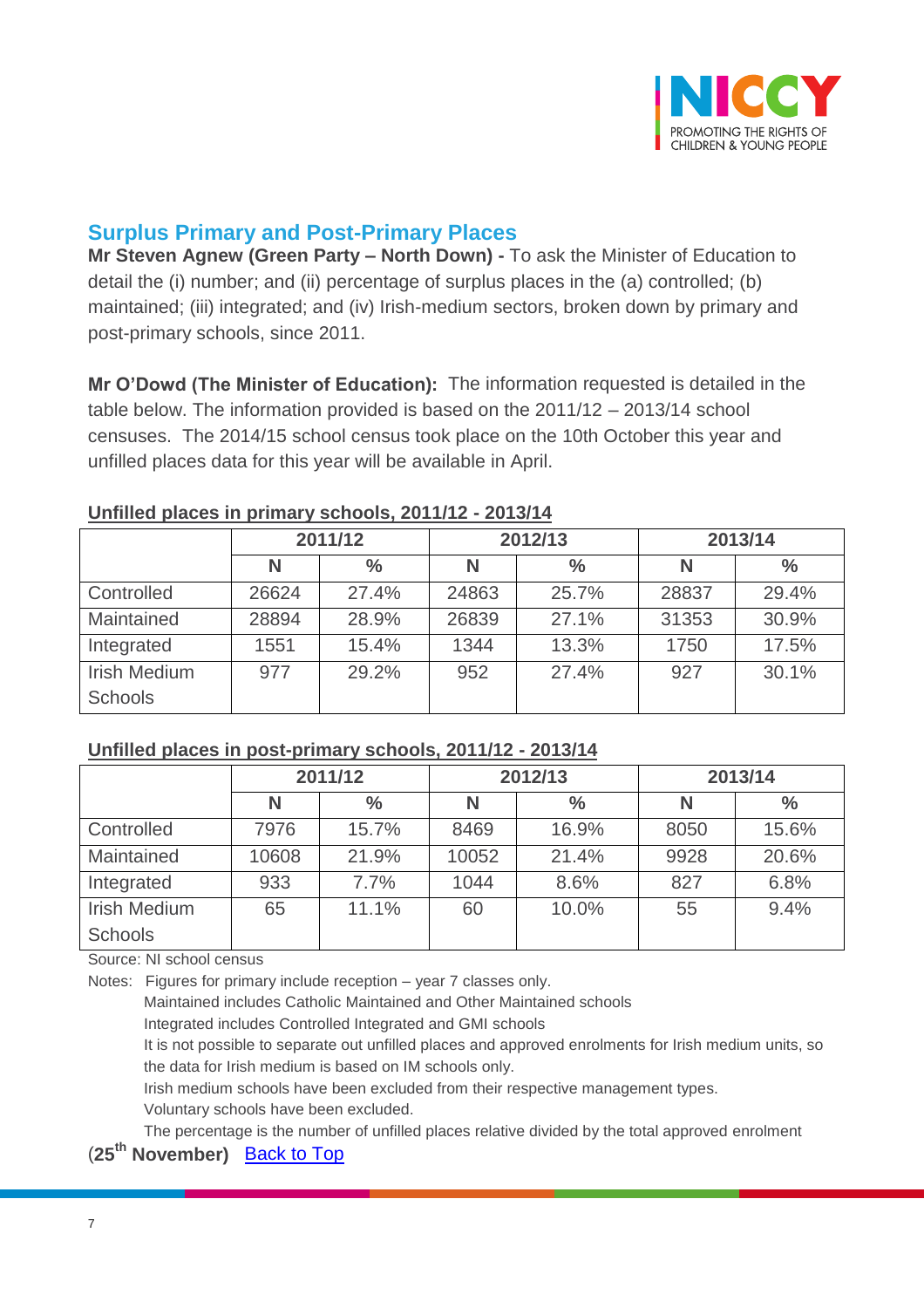

# <span id="page-7-0"></span>**Irish Medium Schools / Irish Medium Units**

**Mr Nelson McCausland (DUP – North Belfast) -** To ask the Minister of Education what percentage of children in (i) primary; and (ii) post-primary education attend Irish-medium schools or Irish-medium units.

**Mr O'Dowd (The Minister of Education):** The information requested is detailed in the table below. The information provided relates to the 2013/14 school census, the 2014/15 school census took place on the 10th October this year, provisional figures will be available in December, finalised figures in February.

#### **Pupils enrolled in Irish medium schools or units, 2013/14**

|              | No of pupils | 0/   |
|--------------|--------------|------|
| Primary      | 3594         | 2.1% |
| Post-primary | 831          | 0.6% |

Source: NI school census

Notes: Figures for primary include nursery, reception and year 1 - 7 classes. **(25th November)** [Back to Top](#page-0-0)

## <span id="page-7-1"></span>**Schools Budget Cuts**

**Mrs Sandra Overend (UUP – Mid Ulster) -** To ask the Minister of Education to detail the percentage cut in budget that schools will be required to implement for the 2015/16 financial year.

**Mr O'Dowd (The Minister of Education):** As part of the Draft 2015-16 Budget outcome, Education's 2015-16 Resource Budget is facing cuts, in cash terms, of 4.9% (£94.4 million) compared to the 2014-15 baseline budget.

My officials are currently progressing work on identifying the inescapable pressures facing the education budget next year. Until this work is completed and I have had an opportunity to review fully the implications of the draft budget settlement for Education it would be premature for me to provide details of cuts to schools budgets at this stage. I have addressed my concerns with the Finance Minister and I am intent on enhancing the funds available to Education in the 2015-16 Final Budget.

I remain fully committed to protecting front-line services where possible and to ensuring that the resources available for education are allocated effectively to achieve maximum impact for our children. **(25th November)** [Back to Top](#page-0-0)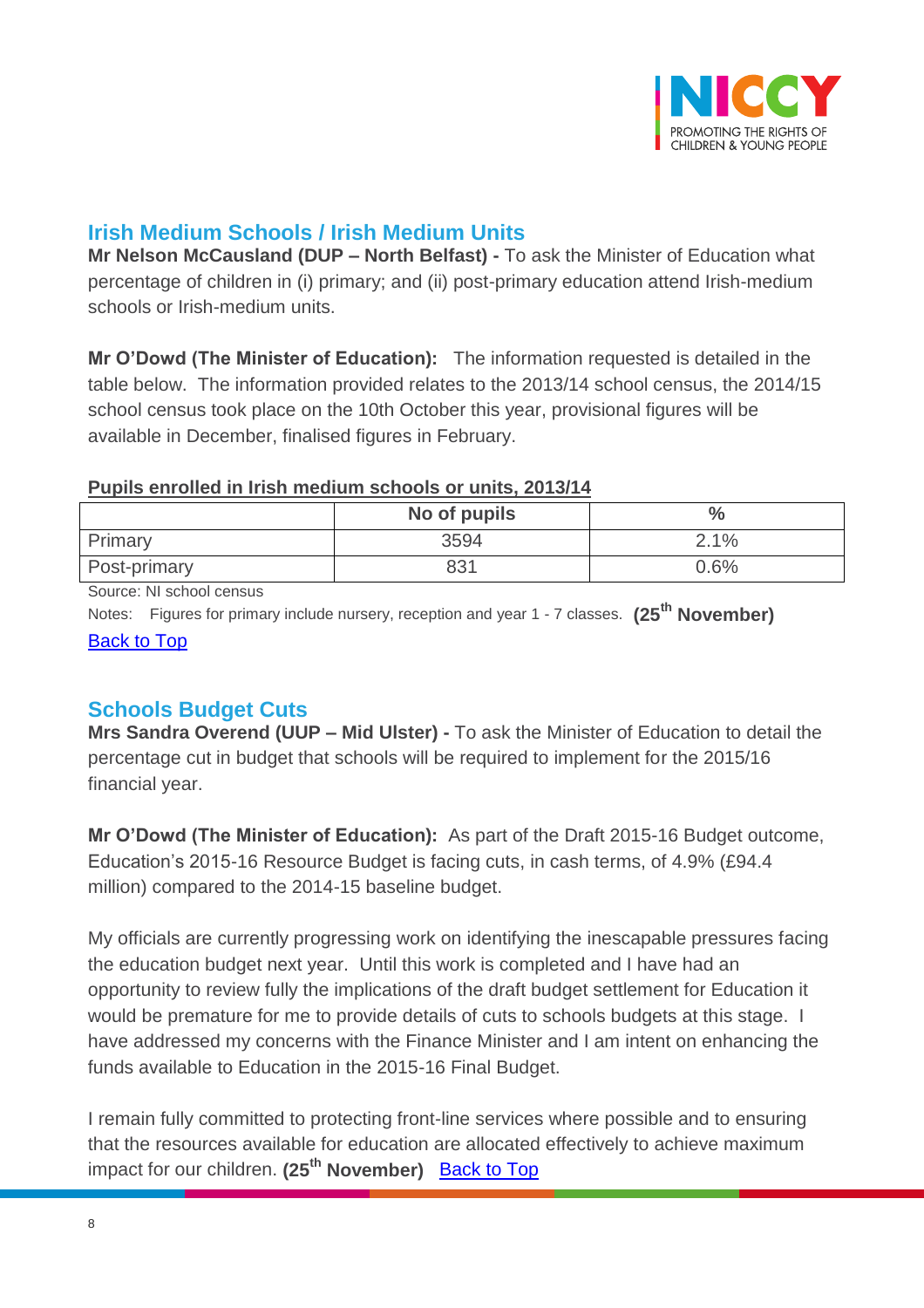

# <span id="page-8-0"></span>**School Attendance**

**Miss Michelle McIlveen (DUP – Strangford) –** To ask the Minister of Education, in the light of the Chief Inspector's comments on poor school attendance amongst pupils in receipt of free school meals, what additional action is he considering to improve attendance amongst these pupils

**Mr O'Dowd (The Minister of Education):** School attendance and achievement are inextricably linked. My expectations for children and young people entitled to free school meals are no less than for any other child.

The NI Audit Office (NIAO) and the Public Accounts Committee (PAC) published reports on Improving Pupil Attendance earlier this year. The Memorandum of Reply, published on 4 August 2014, sets out a programme of work for my Department and the Education and Library Boards. This includes the development of a Pupil Attendance Strategy. My Department has already started to engage with stakeholders and to develop the strategy which will be in place by the 2015/16 school year.

My Department alone cannot address the underlying issues of non-attendance. Key to the new Attendance Strategy will be the role and responsibilities of parents, schools, the Education and Library Boards, young people themselves, the community, other government Departments and agencies in addressing poor attendance.

The Education Works campaign continues to engage with parents and supports the work on improving attendance by stressing the value of education to families and communities, particularly those from disadvantaged communities. **(26th November)**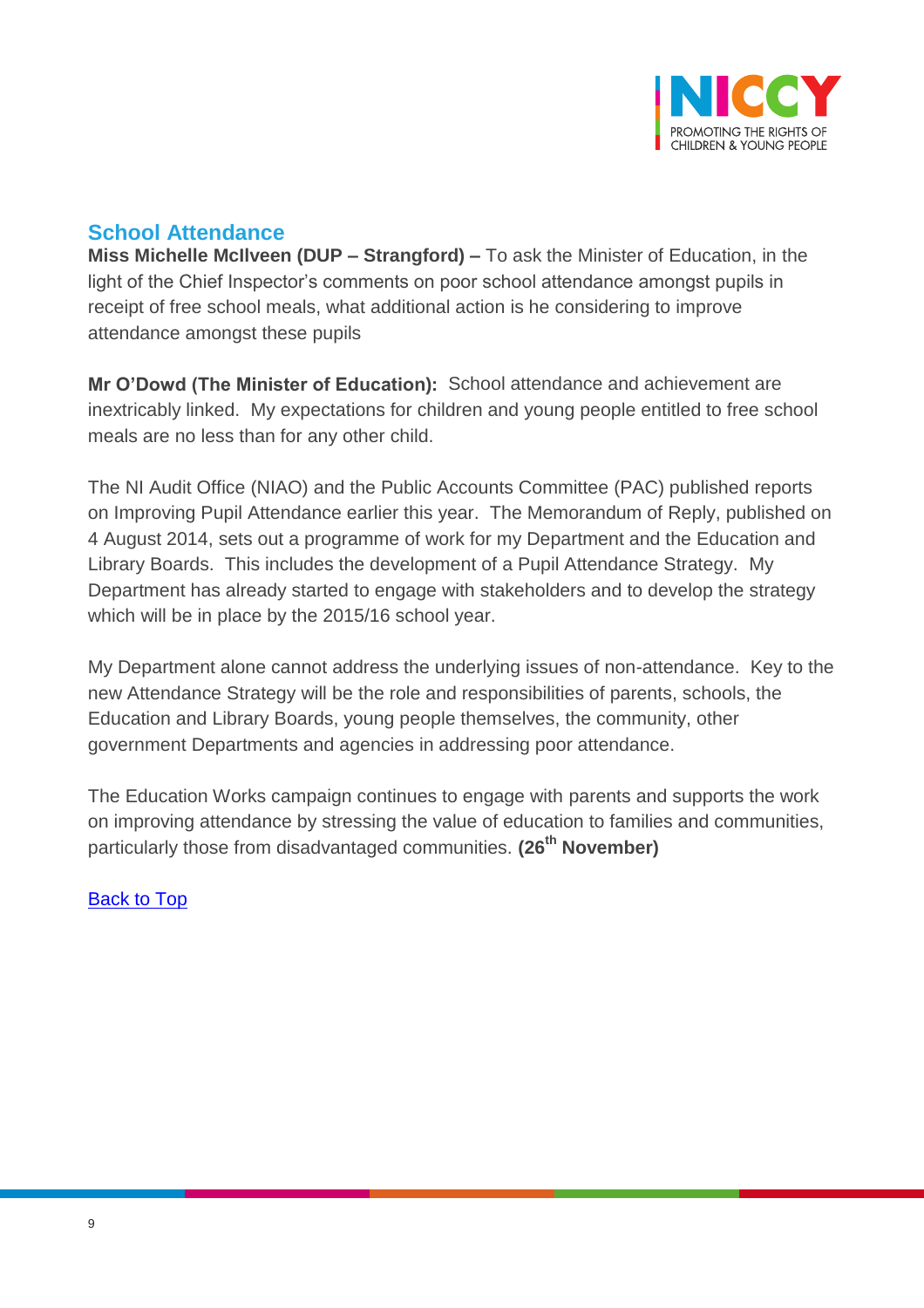

## <span id="page-9-0"></span>**Post-Primary Area Planning**

**Mr Roy Beggs (UUP – East Antrim) -** To ask the Minister of Education to outline how the ongoing post-primary area planning process takes into account the effect that Development Proposals to expand a school in one sector can have on the sustainability of schools in other educational sectors.

**Mr O'Dowd (The Minister of Education):** Development Proposals brought forward should be consistent with the Area Plans published by the planning authorities. Any proposed change must support the delivery of the vision for education provision in the area and meet the identified needs of the pupils.

Development Proposals relate to specific schools and are considered within the area context and in line with the Department's Sustainable Schools Policy, which sets out six criteria for assessing the viability of a school. In addition the Department is required to consider the impact that a proposal may have on another grant-aided school. The Department assesses the likely impact that a proposal will have on other schools' ability to remain sustainable and again this is assessed in line with the Sustainable Schools Policy.

I can assure you that before I make a decision on any proposal I take account of all pertinent information. However, my primary focus is always on the needs of pupils and not institutions. **(26th November)** [Back to Top](#page-0-0)

### <span id="page-9-1"></span>**Education Welfare Service**

**Mrs Dolores Kelly (SDLP – Upper Bann) -** To ask the Minister of Education to outline the impact of budget cuts on the Education Welfare Service.

**Mr O'Dowd (The Minister of Education):** Resourcing of the Education Welfare Service is a matter for the Education and Library Boards (ELBs). The ELBs fund the Education Welfare Service through their block grant allocation and this is supplemented by my Department.

If there are any resourcing pressures it is expected that the ELBs would bring the matter to the attention of officials.

The Chief Executives of each ELB have reported that there have been no budgetary cuts to the EWS in the current financial year. **(26th November)** [Back to Top](#page-0-0)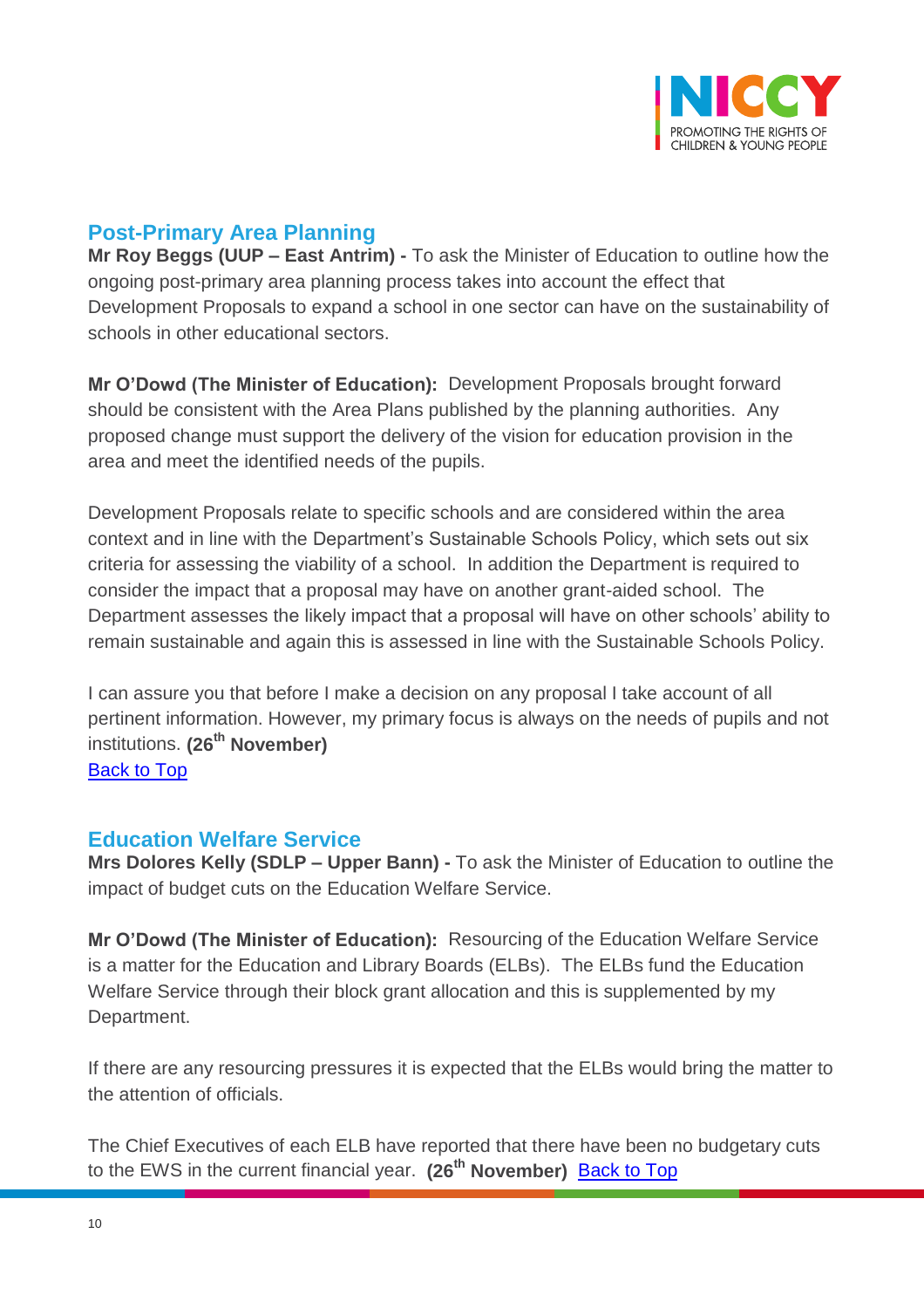

# <span id="page-10-0"></span>**Draft Budget 2015/16**

**Mr Ross Hussey (UUP – West Tyrone) -** To ask the Minister of Education how his Department's resource baseline, not including ring-fenced resource, was calculated for the 2015/16 Draft Budget.

**Mr O'Dowd (The Minister of Education):** My Department's draft budget outcome for non ring-fenced resource totaled £1,849.3 million. This resulted in a £94.4 million reduction from the 2014-15 baseline. In setting Departmental baselines for 2015-16, the 2014-15 opening position was substantively rolled forward, with the removal of certain time-bound allocations. The Executive agreed to a level of reductions from this baseline to provide funding for central and strategic pressures, along with an amount to be allocated in support of key public services. **(26th November)**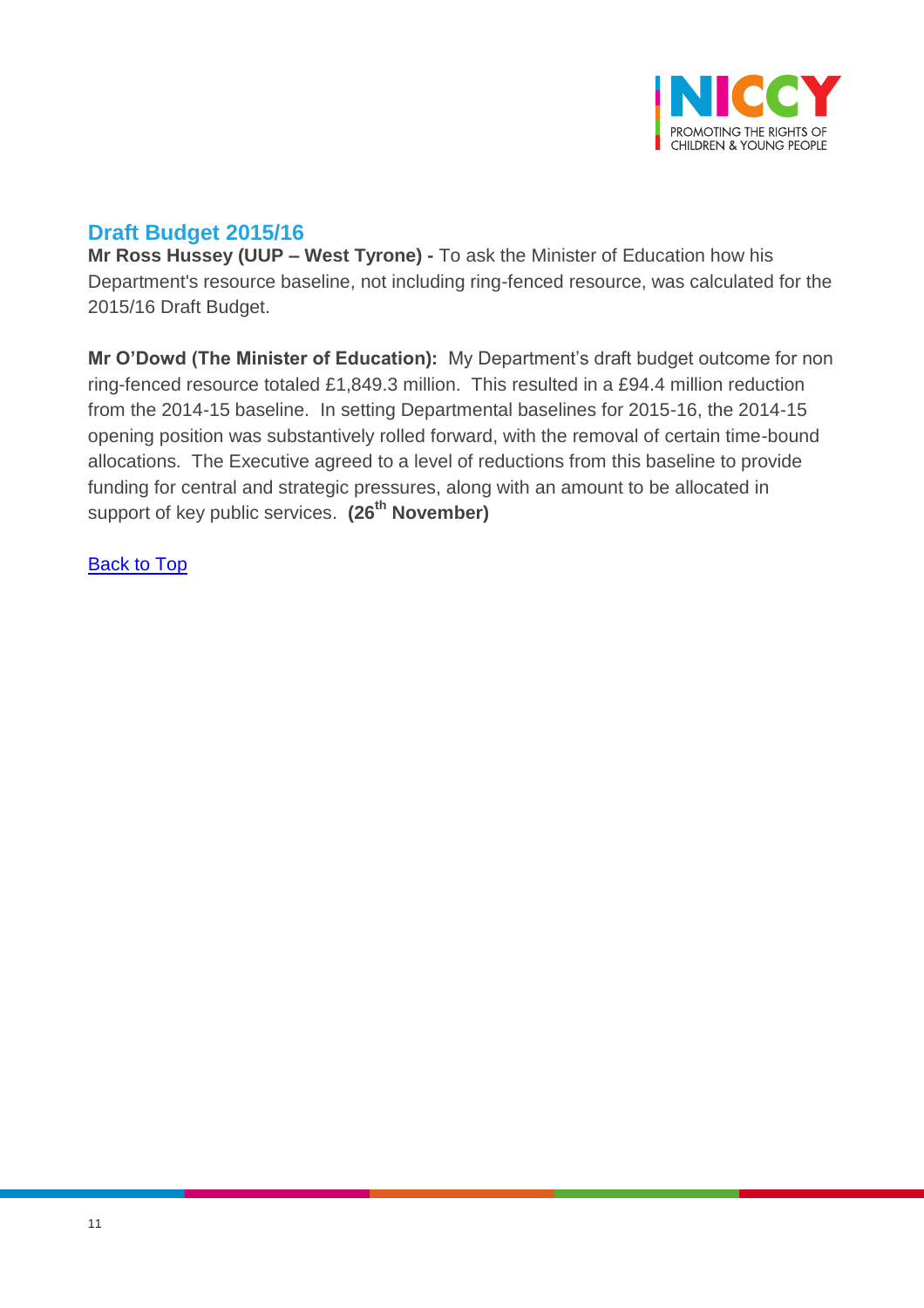

# **Department of Finance**

## <span id="page-11-0"></span>**Draft Budget 2015/16**

**Mr Basil McCrea (NI21 – Lagan Valley) -** To ask the Minister of Finance and Personnel to outline the reasons for the lack of provision for future penalties, or for the development of an IT system, for Welfare Reform in the draft Budget 2015-16

**Mr Hamilton (The Minister for Finance):** The draft Budget does not account for any future penalties, nor is there any cover for the development of a bespoke welfare IT system for Northern Ireland. The cost of doing both those things would have been around £200 million in 2015-16 alone which is an additional burden on departments that would not have been manageable.

The draft Budget sets aside £70 million for a package of measures to mitigate the impact of Welfare Reform. These measures will be refined as part of the ongoing talks and final Budget processes. This will ensure we can implement Welfare Reform, keep welfare payments happening in Northern Ireland and avoid the worst effects of Welfare Reform as they have happened across the water.

This approach of dealing with Welfare Reform as part of the talks process and simultaneously providing a package of measures within the draft Budget that will go a long way in mitigating the worst effects of Welfare Reform, is the right way to proceed. **(26th November)**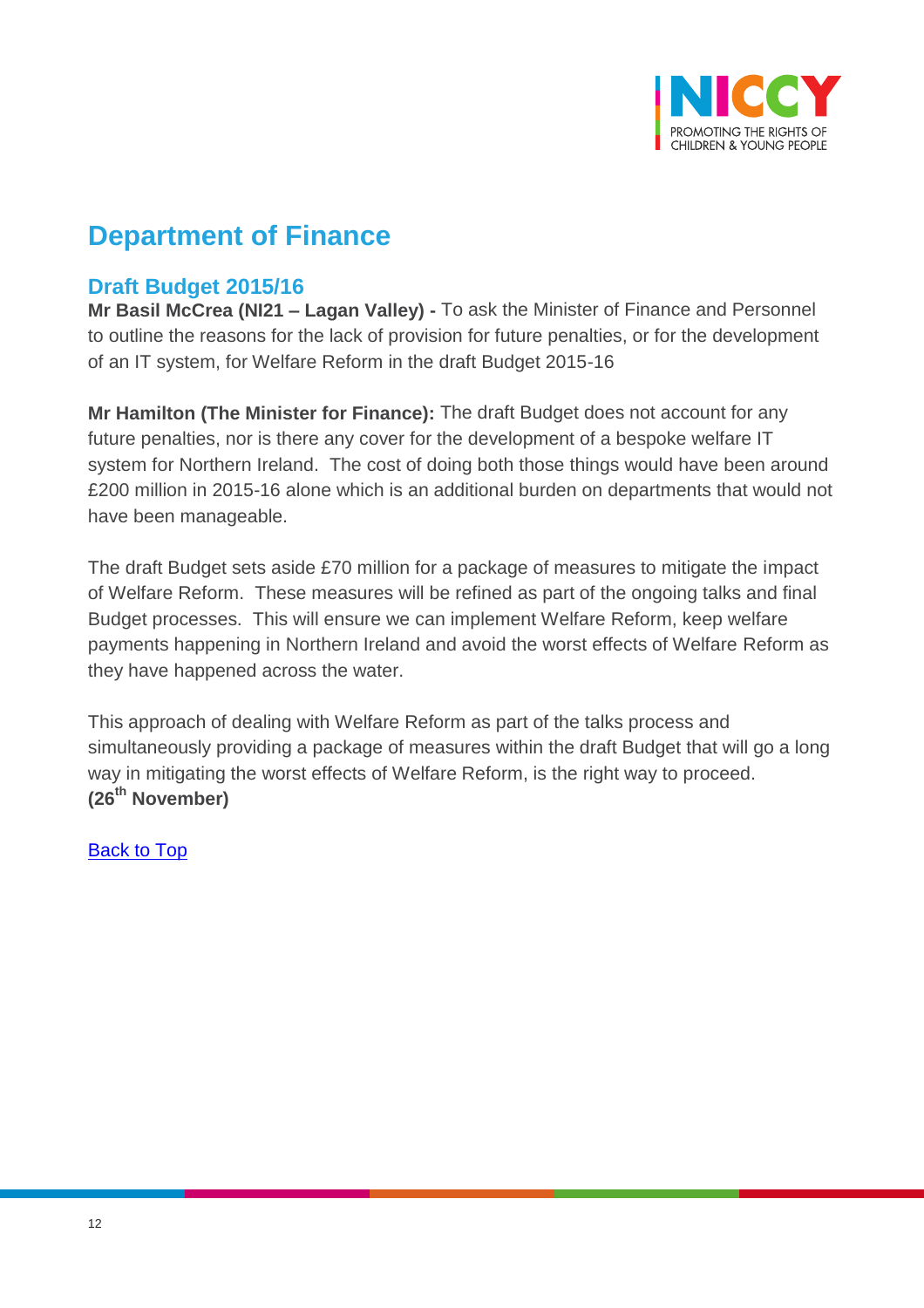

# **Department of Health**

## <span id="page-12-0"></span>**Marshall Report**

**Mr Fearghal McKinney (SDLP – South Belfast) -** To ask the Minister of Health, Social Services and Public Safety for a breakdown of the financial commitment his Department will undertake in relation to implementing the recommendations in the Marshall Report.

**Mr J Wells (The Minister for Health, Social Services and Public Safety):** A Response Team is being established to consider the recommendations from the Marshall report in detail. As part of that consideration, I have asked for an assessment of the cost of delivering those recommendations, which relate to Health and Social Care. **(26th November)**

#### **[Back to Top](#page-0-0)**

## <span id="page-12-1"></span>**E-Safety Strategy**

**Mr Chris Lyttle (All – East Belfast) -** To ask the Minister of Health, Social Services and Public Safety to detail (i) when he sought Executive agreement to commission and fund the Safeguarding Board for Northern Ireland to develop an e-safety strategy and action plan; (ii) what response he has received; and (iii) what deadline he has set for implementation to commence.

**Mr J Wells (The Minister for Health, Social Services and Public Safety):** In accordance with the protocol governing the confidentiality of Executive business, I am unable to respond to the questions asked. I look forward to progress on this issue shortly. **(26th November)**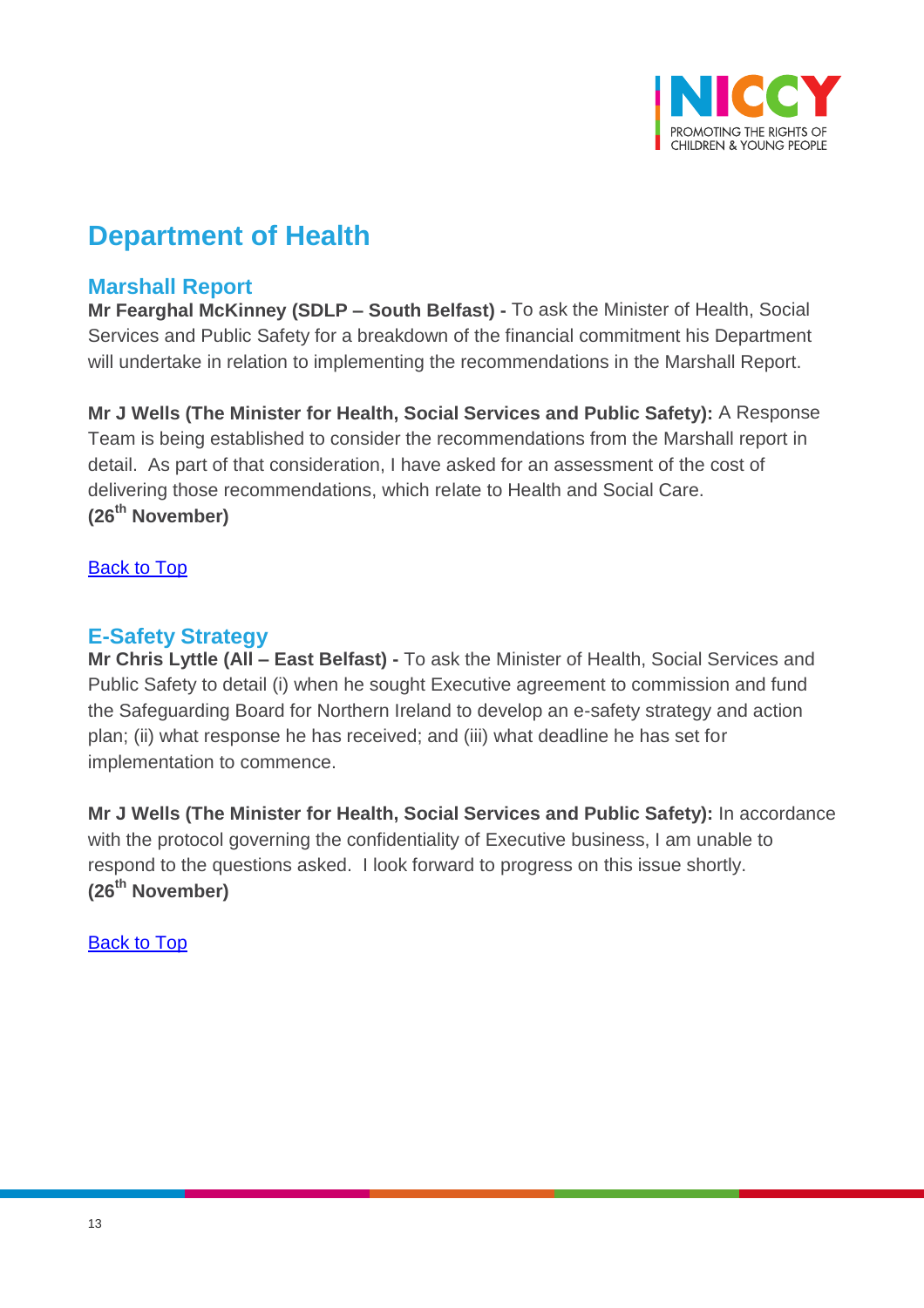

# <span id="page-13-0"></span>**Mental Health**

**Ms Claire Sugden (Ind – East Londonderry) –** To ask the Minister of Health, Social Services and Public Safety what steps his Department is taking to encourage a culture of awareness and early intervention in mental ill-health in young people, in order to promote alternatives to pharmacological interventions.

**Mr J Wells (The Minister for Health, Social Services and Public Safety):** A Regional Model for Child and Adolescent Mental Health Services (CAMHS) was published by my Department in 2012. It focuses on early intervention and is currently being implemented. Progress includes the recent establishment of Primary Mental Health Teams in each Trust area to promote the emotional health of children, young people and families in the community. These teams identify mental health and developmental problems in children and young people early in their development and work across boundaries to develop a coordinated response for children's mental health between agencies.

The Public Health Agency (PHA) commissions and supports a range of services to promote better mental health at an individual and community level. This activity includes the design and delivery of mental health public information campaigns, often with a focus on young people, to address mental health stigma, improve awareness of mental health issues, and encourage help seeking behaviour.

Recent investment has also been focused on the establishment of Primary Care Talking Therapy and Wellbeing Hubs across the region in order to improve access to low intensity psychological care and help deliver more effective intervention at an early stage which, in turn, should reduce reliance on pharmacological interventions. **(26th November)**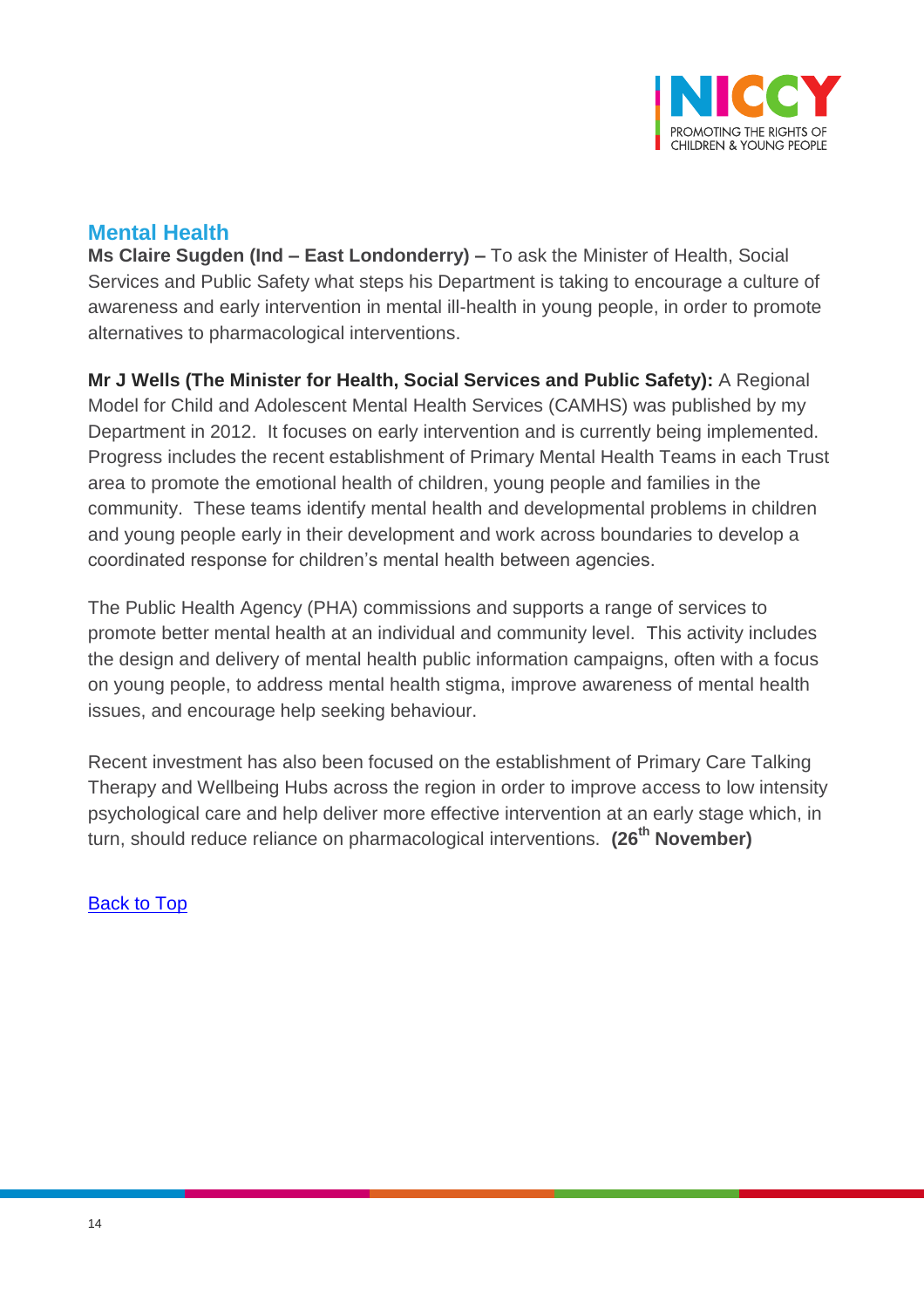

# <span id="page-14-0"></span>**Care Parents / Carers**

**Mr Fearghal McKinney (SDLP – South Belfast) –** To ask the Minister of Health, Social Services and Public Safety for his assessment of whether care parents and carers of children with complex disabilities is a 'life-saver' to the Health Service and should have fair access to respite facilities

**Mr J Wells (The Minister for Health, Social Services and Public Safety):** I readily acknowledge the very significant role that families and carers have, along with healthcare professionals, in caring for children and complex disabilities. Clearly fair access to respite services provides a vital level of support to carers and this presently take place on the basis of individually assessed need. **(26th November)**

[Back to Top](#page-0-0)

## <span id="page-14-1"></span>**Children's Palliative Care**

**Mr Phil Flanagan (Sinn Féin – Fermanagh and South Tyrone) -** To ask the Minister of Health, Social Services and Public Safety whether he intends to publish a strategy for children's palliative care.

**Mr J Wells (The Minister for Health, Social Services and Public Safety):** My Department's *Strategy for Children's Palliative and End-of-Life Care in Northern Ireland* is in its final drafting stage, and I am aiming to publish it by the end of this year. **(26th November)**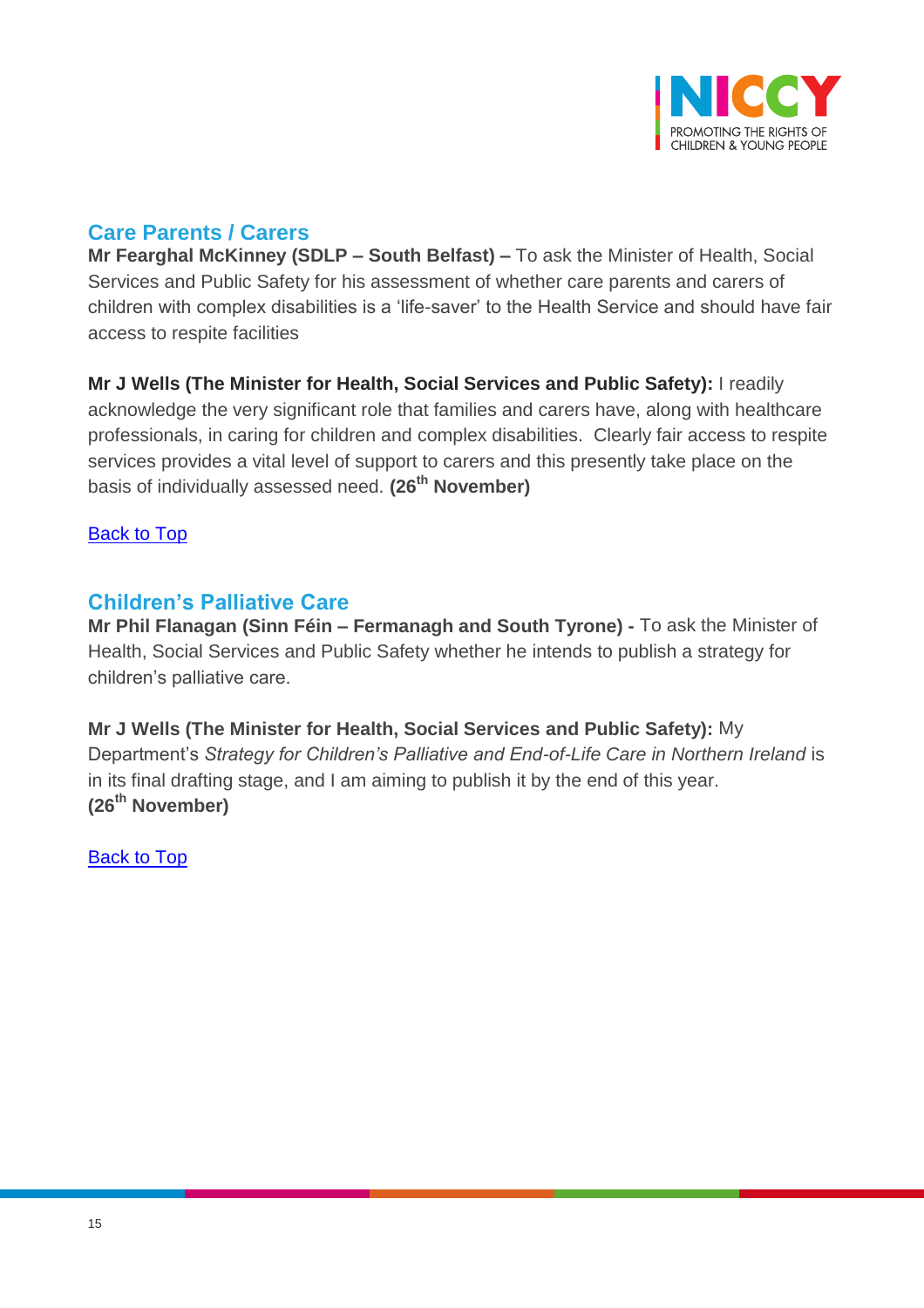

# **Department of Social Development**

## <span id="page-15-0"></span>**Severe Disability Premium**

**Ms Claire Sugden (Ind – East Londonderry) –** To ask the Minister for Social Development to detail the measures his Department is taking to ensure that additional strains are not placed on people with a disability through the Severe Disability Premium which will be introduced by Universal Credit.

**Mr Storey (Minister for Social Development):** Currently there are seven different components within the system of benefits and Tax Credits associated with disability. These are paid at different rates, have different qualifying conditions and are for different purposes. A claimant qualifies for the Severe Disability Premium if they are in receipt of a qualifying benefit and satisfy certain conditions.

The current proposals for the introduction of Universal Credit will see the reform system of multiple disability premiums and additions in Tax Credits and create a much simpler and fairer system for claimants that will ensure support is targeted to those that need it most. Disabled claimants will be supported through two elements under Universal Credit, the limited capability for work element and for more severely disabled claimants, the limited capability for work and work related activity element. Furthermore my Department aims to raise the level of support for those who have been assessed as having a limited capability for work and work related activity that is currently provided to reflect the extra costs of longer durations on benefit.

Under Universal Credit a disabled person will also be eligible for a higher earnings disregard when working out their Universal Credit payment to reflect a claimant's personal circumstances.

Those claimants who are subject to migration onto Universal Credit will also be eligible for Transitional Protection. Transitional Protection is a commitment to ensure that no one moving directly onto Universal Credit will experience a reduction in the benefit they are receiving, where their circumstances remain the same at the point of change. This will also apply to those claimants receiving the Severe Disability Premium.

The Welfare Reform Bill also includes provision to exclude some groups of claimants from the benefit cap - it is intended that this will include households in receipt of the limited capability for work and work related activity element of Universal Credit.